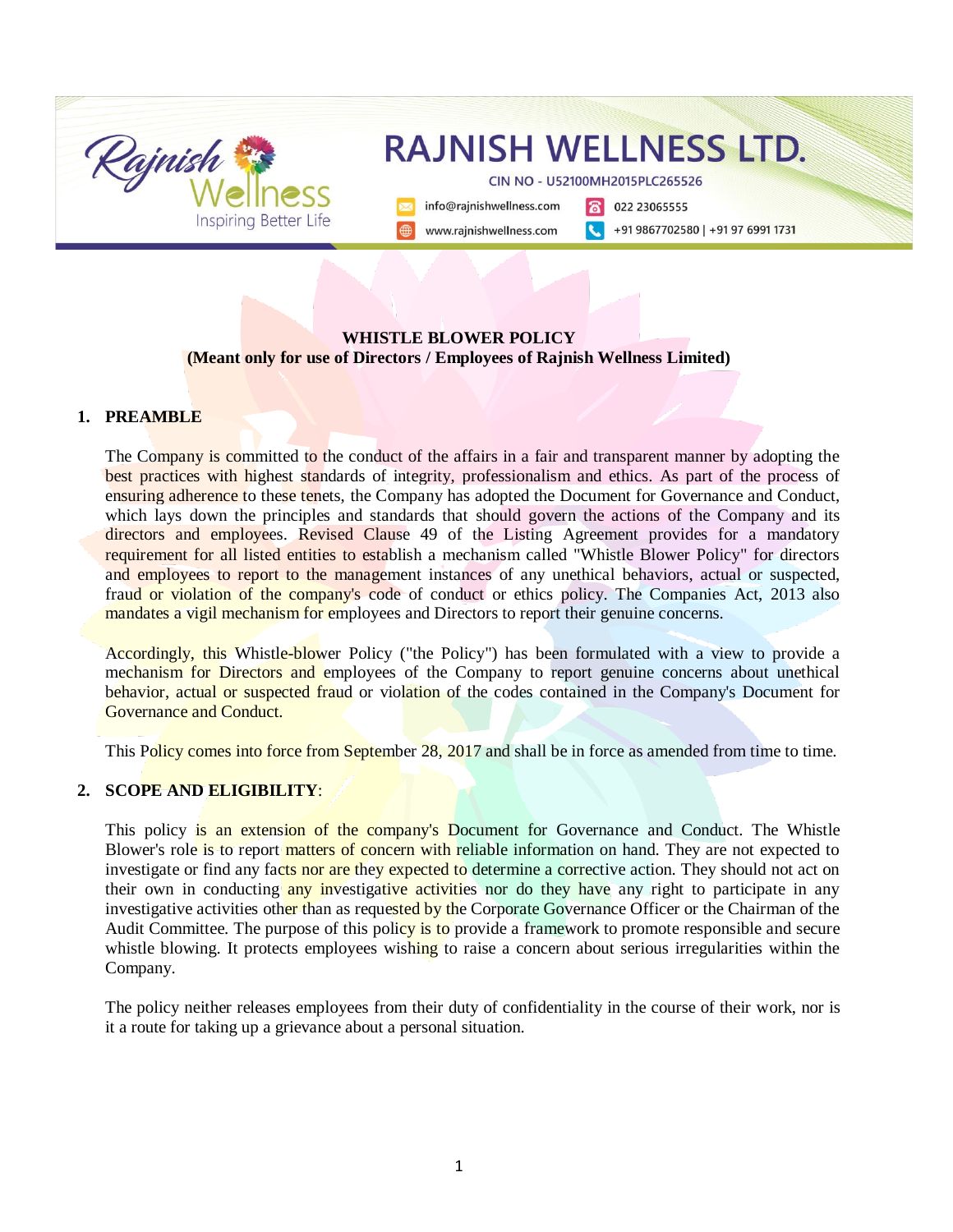### **3. DEFINITIONS:**

- 3.1 "Audit Committee" means the committee constituted by the Board of Directors as required by Sec. 177 of the Companies Act, 2013 and the Listing Agreement.
- 3.2 "Corporate Governance Officer" means the officer nominated by the Audit Committee to receive Protected Disclosure and such officer shall be of the rank of a Director or Key Managerial Personnel of the Company. The current nominated Corporate Governance Officer is Ms. Ruchi, Company Secretary of the Company.
- 3.3 "Disciplinary Action" means any action that can be taken on the completion of / during the investigation proceedings including but not limiting to a warning, imposition of fine, suspension from official duties or any such action as is deemed to be fit considering the gravity of the matter.
- 3.4 Director means a Director appointed to the Board of the company.
- 3.5 Employee means every employee on the rolls of the Company including whole-time and managing directors.
- 3.6 Executive Chairman means the Chairman of the Board of Directors holding executive position as a whole-time director.
- 3.7 "Investigator" means an officer or Committee of persons who is nominated / appointed to conduct detailed investigation.
- 3.8 "Protected Disclosure" means a concern raised by a written communication made in good faith that discloses or demonstrates information that may evidence unethical or improper activity.
- 3.9 "Subject" means a person against or in relation to whom a Protected Disclosure is made or evidence gathered during the course of an investigation.
- 3.10 "Whistle Blower" means a Director / Employee making Protected Disclosure under this Policy.

### **4. COVERAGE OF POLICY AND ELIGIBILITY**

- 4.1 The Policy covers unethical behaviour, actual or suspected fraud and violation of the code contained in Company's Document for Governance and Conduct. The intent of the policy is to bring genuine and serious issues to the fore and it is not intended for petty disclosures or personal grievances. An illustrative list of issues that can be raised under this Policy and issues that cannot be raised under this Policy are given in the Annexure.
- 4.2 Policy should not be used in place of the Company grievance procedures or be a route for raising malicious or unfounded allegations against colleagues.
- 4.3 All Directors / Employees of the Company are eligible to make Protected Disclosures under the Policy

#### **5. DISQUALIFICATIONS**

5.1 While it will be ensured that genuine Whistle Blowers are accorded complete protection from any kind of unfair treatment as herein set out, any abuse of this protection will warrant disciplinary action.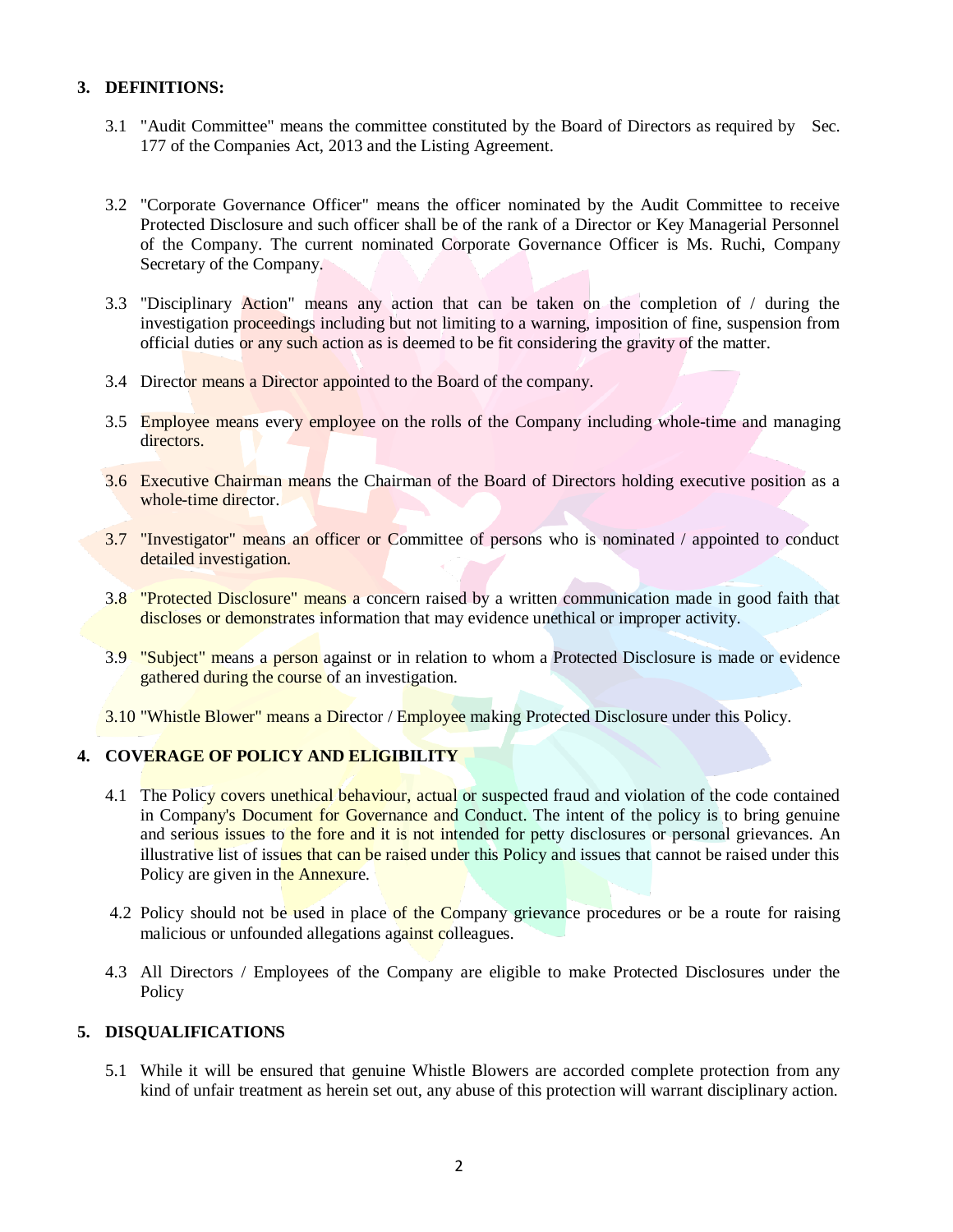- 5.2 Protection under this Policy would not mean protection from disciplinary action arising out of false or bogus allegations made by a Whistle Blower knowing it to be false or bogus or with a mala fide intention.
- 5.3 Whistle Blowers, who make any Protected Disclosures, which have been subsequently found to be mala fide, frivolous or malicious or reported otherwise than in good faith, would be disqualified from reporting further Protected Disclosures under this policy and may be subject to disciplinary action.

## **6. MANNER IN WHICH CONCERN CAN BE RAISED**

- 6.1 Employees can make Protected Disclosure to the Corporate Governance Officer as soon possible but not later than 30 calendar days after becoming aware of the same. Whistle Blower must put his / her name to allegations. Concerns expressed anonymously will not be entertained or investigated.
- 6.2 Protected Disclosures should be in writing clearly stating the concern and sent to the Corporate Governance Officer of the Company under a covering note as per format given in the Policy providing the details of the Whistle Blower and the Subject. The matter of concern should be attached as a separate enclosure without the name of the Whistle Blower. Protected Disclosures should be factual and not speculative or in the nature of a conclusion, and should contain as much specific information as possible to allow for proper assessment of the nature and extent of the concern.

The contact details are: Corporate Governance Officer (Vigil) Registered Office: 501, 5th Floor, Navjeevan Society Building No 3, Lamington Road, Mumbai Central (east) Mumbai – 400 008 Email: [ruchi2888@gmail.com](mailto:ruchi2888@gmail.com)

- 6.3 In the event of any concern of grave nature the Protected Disclosure may be made to the Chairman of the Audit Committee at the same contact address mentioned or the Executive Chairman of the Company.
- 6.4 If a Protected Disclosure is received by any executive of the Company other than the Corporate Governance Officer or the Chairman of the Audit Committee or the Executive Chairman of the Company, the same should be forwarded to the Corporate Governance Officer for further action.

## **7. INVESTIGATION**

- 7.1 If initial enquiries by the Corporate Governance Officer / Chairman of Audit Committee / Executive Chairman indicate that the concern has no basis, or it is not a matter to be investigated or pursued under this Policy, it may be dismissed at this stage and the decision shall be documented.
- 7.2 Where initial enquiries indicate that further investigation is necessary, the same will be carried by the Corporate Governance Officer or Chairman of the Audit Committee or the Executive Chairman directly or by Investigator nominated by them. With respect to Protected Disclosure directly received by the Chairman of the Audit Committee or Executive Chairman, he may either ask the Corporate Governance Officer to carry out the investigation in a manner deemed fit by him or may nominate any other Investigator. The aforesaid three officials will function in coordination to avoid multiple investigations on the same issue. The investigation would be conducted in a fair manner, as a neutral fact-finding process and without presumption of guilt. A written report of the findings would be made.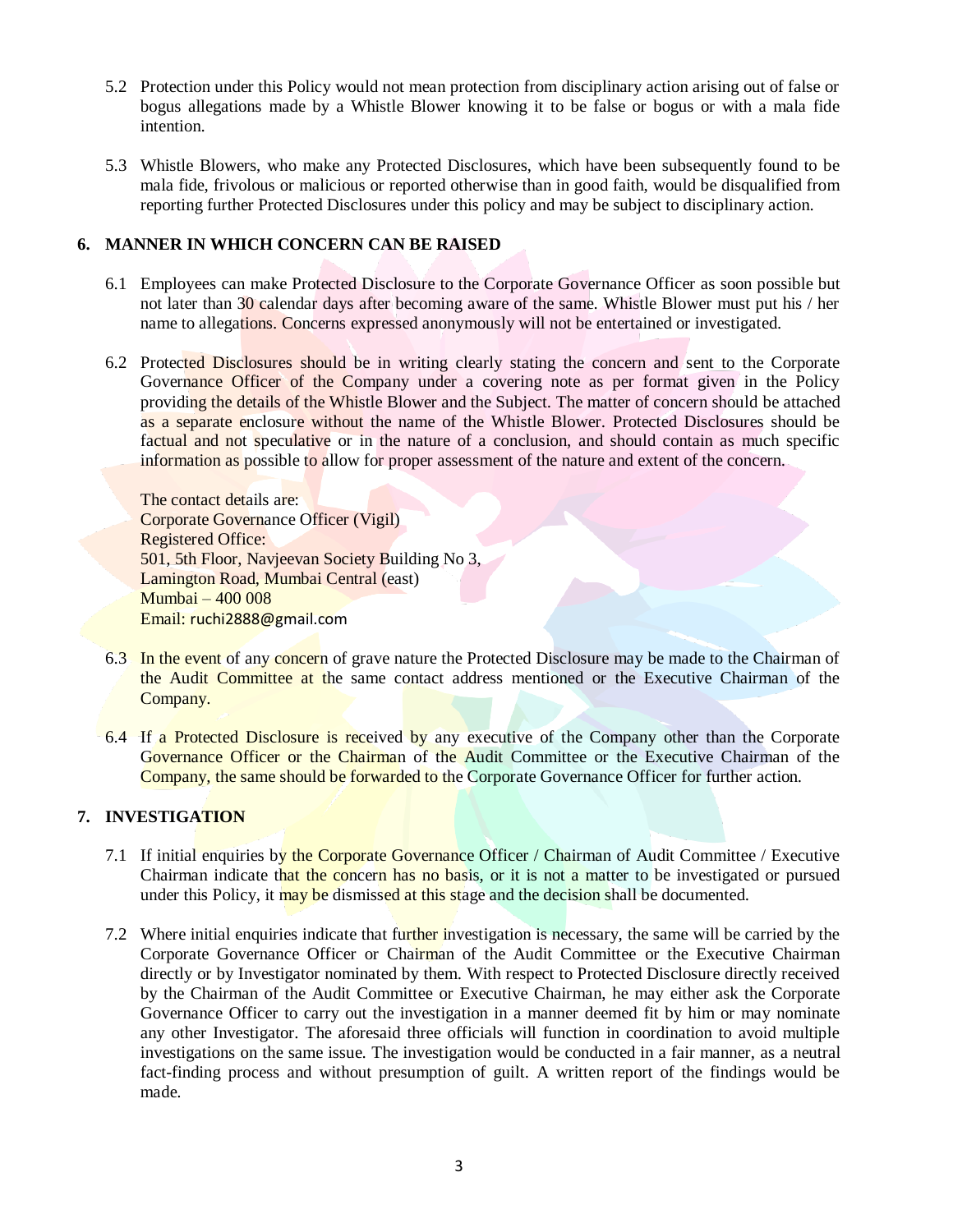- 7.3 Name of the Whistle Blower shall not be disclosed to Investigator
- 7.4 The Corporate Governance Officer / Chairman of the Audit Committee / Executive Chairman shall:
	- **i)** Make a detailed written record of the Protected Disclosure. The record will include: a) Facts of the matter

b) Whether the same Protected Disclosure was raised previously by anyone, and if so, the outcome thereof;

- c) Whether any Protected Disclosure was raised previously against the same subject; d) The financial / otherwise loss which has been incurred / would have been incurred by the Company.
- e) Findings of Investigation by self or by the Investigator
- f) The recommendations of the Investigator
- **ii)** The Investigator shall finalise and submit the report within 30 days of being nominated / appointed.

#### **8. DECISION**:

If an investigation leads the Corporate Governance Officer / Chairman of the Audit Committee/ Executive Chairman to conclude that an illegal or unethical behavior or fraud or violation of the Code has been committed he shall recommend to the Management of the Company or the Board of Directors to take such disciplinary or corrective action as he may deem fit and the decision of the Management / Board of Directors shall be final.

#### **9. PROTECTION**

- 9.1 No unfair treatment will be meted out to a Whistle Blower by virtue of his / her having reported a Protected Disclosure under this Policy. The Company, as a policy, condemns any kind of discrimination, harassment, victimization or any other unfair employment practice being adopted against Whistle Blower. Complete protection will, therefore, be given to Whistle Blower against any unfair practice like retaliation, threat or intimidation of termination / suspension of service, disciplinary action, transfer, demotion, refusal of promotion, discrimination, any type of harassment, biased behaviour or the like including any direct or indirect use of authority to obstruct the Whistle Blower's right to continue to perform his duties / functions including making further Protected Disclosure. The Company will take steps to minimize difficulties, which the Whistle Blower may experience as a result of making the Protected Disclosure. Thus, if the Whistle Blower is required to give evidence in criminal or disciplinary proceedings, the Company will arrange for the Whistle Blower to receive advice about the procedure, etc.
- 9.2 The identity of the Whistle Blower shall be kept confidential.
- 9.3 Any other Employee assisting in the said investigation or furnishing evidence shall also be protected to the same extent as the Whistle Blower.

### **10. ACCOUNTABILITIES - WHISTLE BLOWERS**

a) Bring to early attention of the Company any improper practice they become aware of. Although they are not required to provide proof, they must have sufficient cause for concern. Delay in reporting may lead to loss of evidence and also financial loss for the Company.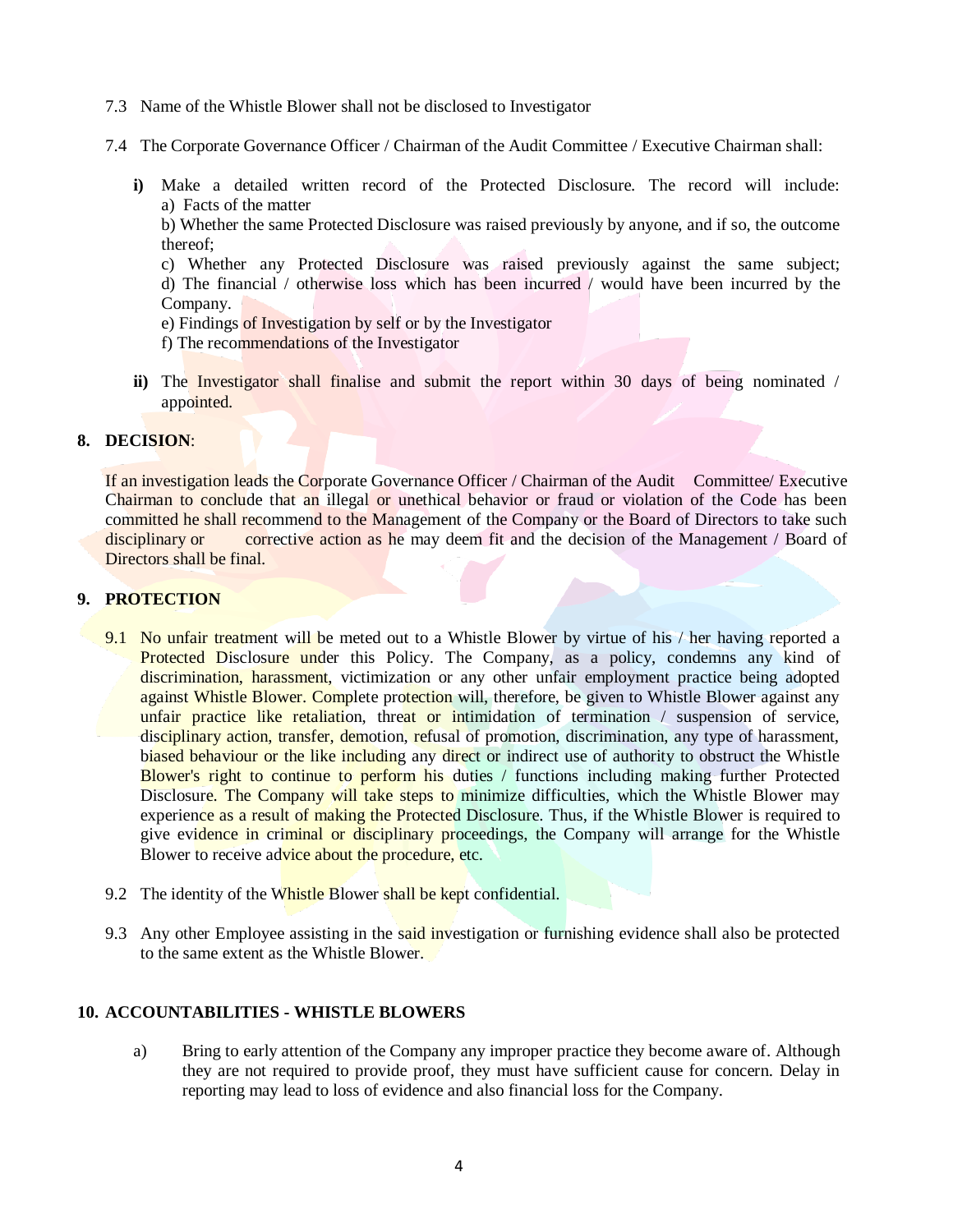- b) Avoid anonymity when raising a concern
- c) Follow the procedures prescribed in this policy for making a Disclosure
- d) Co-operate with investigating authorities, maintaining full confidentiality
- e) The intent of the policy is to bring genuine and serious issues to the fore and it is not intended for petty disclosures. Malicious allegations by employees may attract disciplinary action
- f) A whistle blower has the right to protection from retaliation. But this does not extend to immunity for involvement in the matters that are the subject of the allegations and investigation

### **11. ACCOUNTABILITIES – INVESTIGATOR**

- a) Conduct the enquiry in a fair, unbiased manner
- b) Ensure complete fact-finding
- c) Maintain strict confidentiality
- d) Decide on the outcome of the investigation, whether an improper practice has been committed and if so by whom
- e) Recommend an appropriate course of action suggested disciplinary action, corrective action and preventive measures
- f) Minute Committee deliberations and document the final report

## **12. RIGHTS OF A SUBJECT**

- 12.1 The decision to conduct an investigation is by itself not an accusation and is to be treated as a neutral fact-finding process. The outcome of the investigation may or may not support the conclusion of the Investigator that an improper or unethical act was committed.
- 12.2 Subjects have right to be heard and the Investigator must give adequate time and opportunity for the subject to communicate his / her say on the matter
- 12.3 Subjects have the right to be informed of the outcome of the investigation and shall be so informed in writing by the Company after the completion of the inquiry / investigation process

# **13. REPORTING**

A quarterly report with number of complaints received under the Policy and their outcome shall be placed before the Audit Committee and the Board.

### **14. RETENTION OF DOCUMENTS**

The Company shall retain all Protected Disclosures in writing or documented along with the results of the concerned investigation for a period of five years.

## **15. POLICY DISCLOSURE / COMPANY'S POWERS TO AMEND**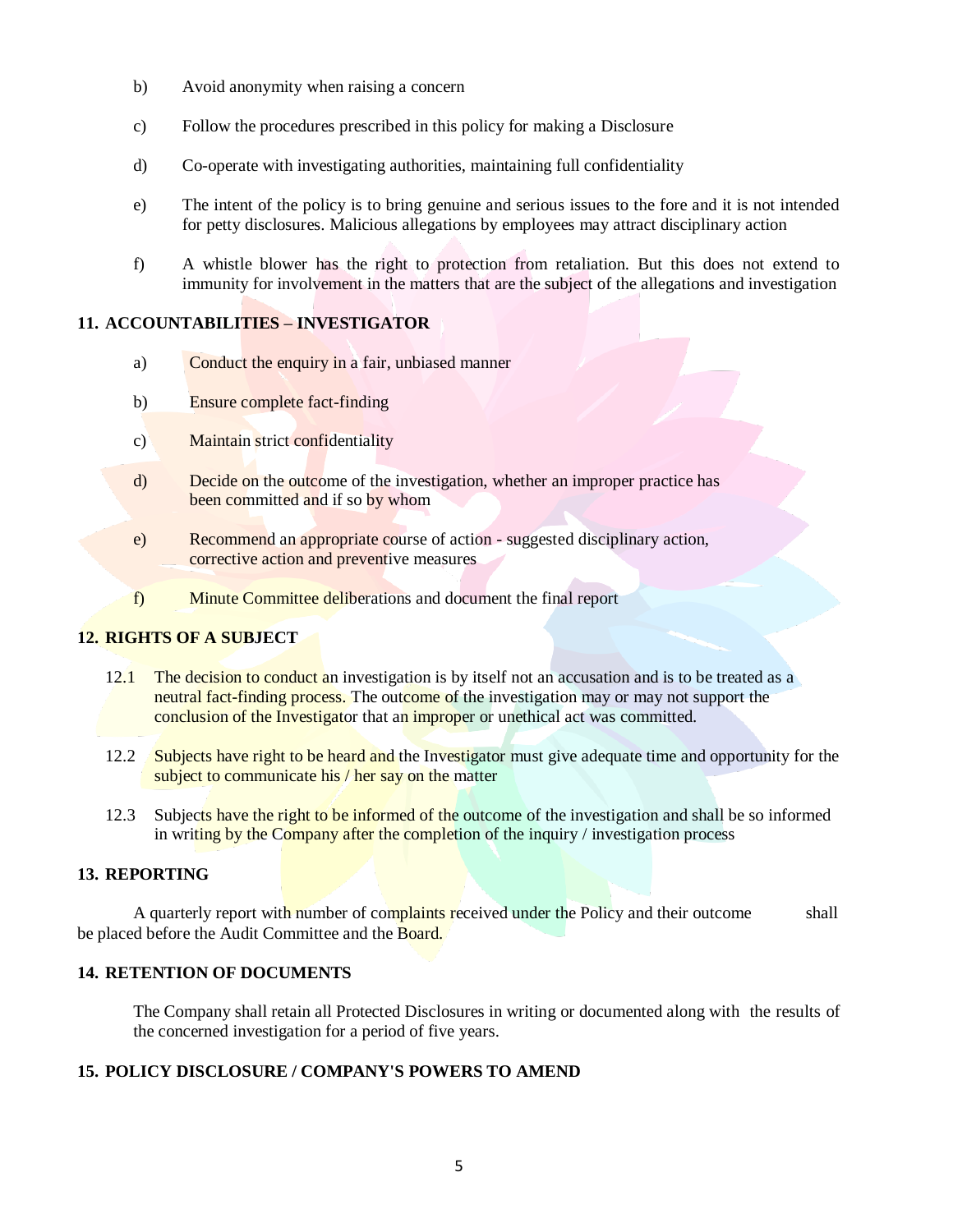- 1. This Policy is displayed on the website of the Company: www.mokshornaments.com for information of the Directors and Employees and as required by the Listing Agreement and Companies Act, 2013 and will be updated from time to time based on amendments.
- 2. The Company is entitled to amend, suspend or rescind this policy at any time subject to the provisions of the applicable regulations or law. Whilst, the Company has made best efforts to define detailed procedures for implementation of this policy, there may be occasions when certain matters are not addressed or there may be ambiguity in the procedures. Such difficulties or ambiguities will be resolved in line with the broad intent of the policy. The Company may also establish further rules and procedures, from time to time, to give effect to the intent of this policy and further the objective of good corporate governance.

## **FORMAT FOR WHISTLE BLOWING**

Date: Name of the Whistle Blower: Employee ID No of Whistle Blower: (where applicable) Email id of the Whistle Blower: Communication address: Contact No. Name and Particulars of the Subject: Brief about the concern: Attached Separately Signature of the Whistle Blower:

For Office Use: Registered Number of Protected Disclosure:

## **ANNEXURE**

## 1. **Illustrative List of Concerns that can be raised under the Whistle Blower Policy**:

- Misappropriation / stealing of Company's monies and assets.
- Deliberate / Intentional excess payments to creditors
- Collusion with dealers resulting in bad debts/excess unauthorised credit notes
- Collusion with vendors resulting in acceptance of sub-standard materials or goods or services or passing of bills without receipt of materials / goods / services
- Passing on or leaking classified / confidential information, intellectual property data to competitors or third parties not authorised by the Company
- Undue inducements / favours (other than customary festival gifts, lunch / dinner / refreshments) taken from vendors / dealers / service providers / consultants / business associates
- Internal Control System gaps which may lead to serious misappropriation
- Compromising safety systems established in place of work
- Falsification of records especially financial statements / books of accounts